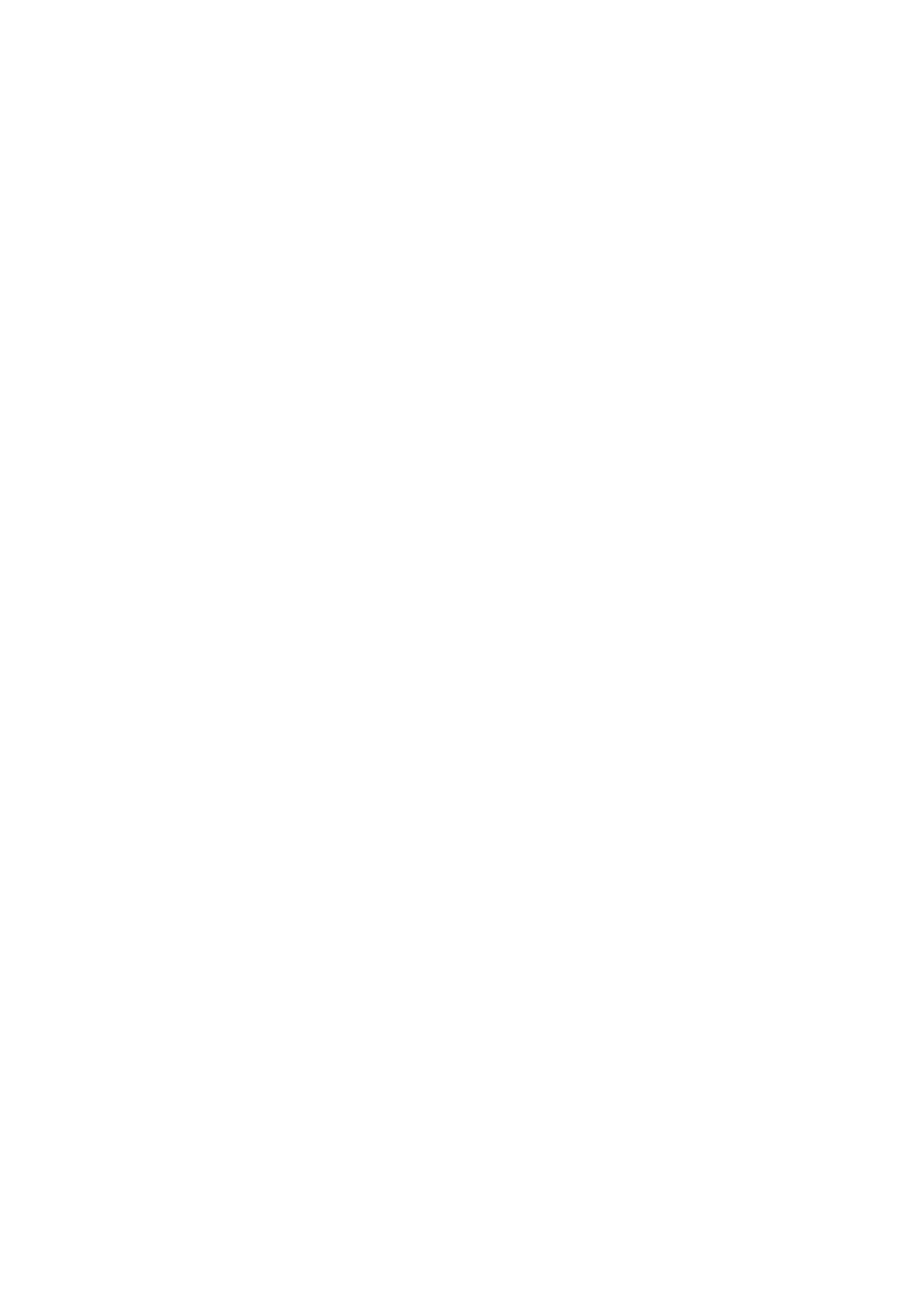#### **Copyright notice**

This EAC document is copyright-protected by EAC. While the reproduction of this document by participants in the EAC standards development process is permitted without prior permission from EAC, neither this document nor any extract from it may be reproduced, stored or transmitted in any form for any other purpose without prior written permission from EAC.

Requests for permission to reproduce this document for the purpose of selling it should be addressed as shown below or to EAC's member body in the country of the requester:

*© East African Community 2018 — All rights reserved East African Community P.O. Box 1096, Arusha Tanzania Tel: + 255 27 2162100 Fax: + 255 27 2162190 E-mail: [eac@eachq.org](mailto:eac@eachq.org) Web: [www.eac-quality.net](http://www.eac-quality.net/)*

AP

Reproduction for sales purposes may be subject to royalty payments or a licensing agreement. Violators may be prosecuted.

 $C_{\mathcal{O}}$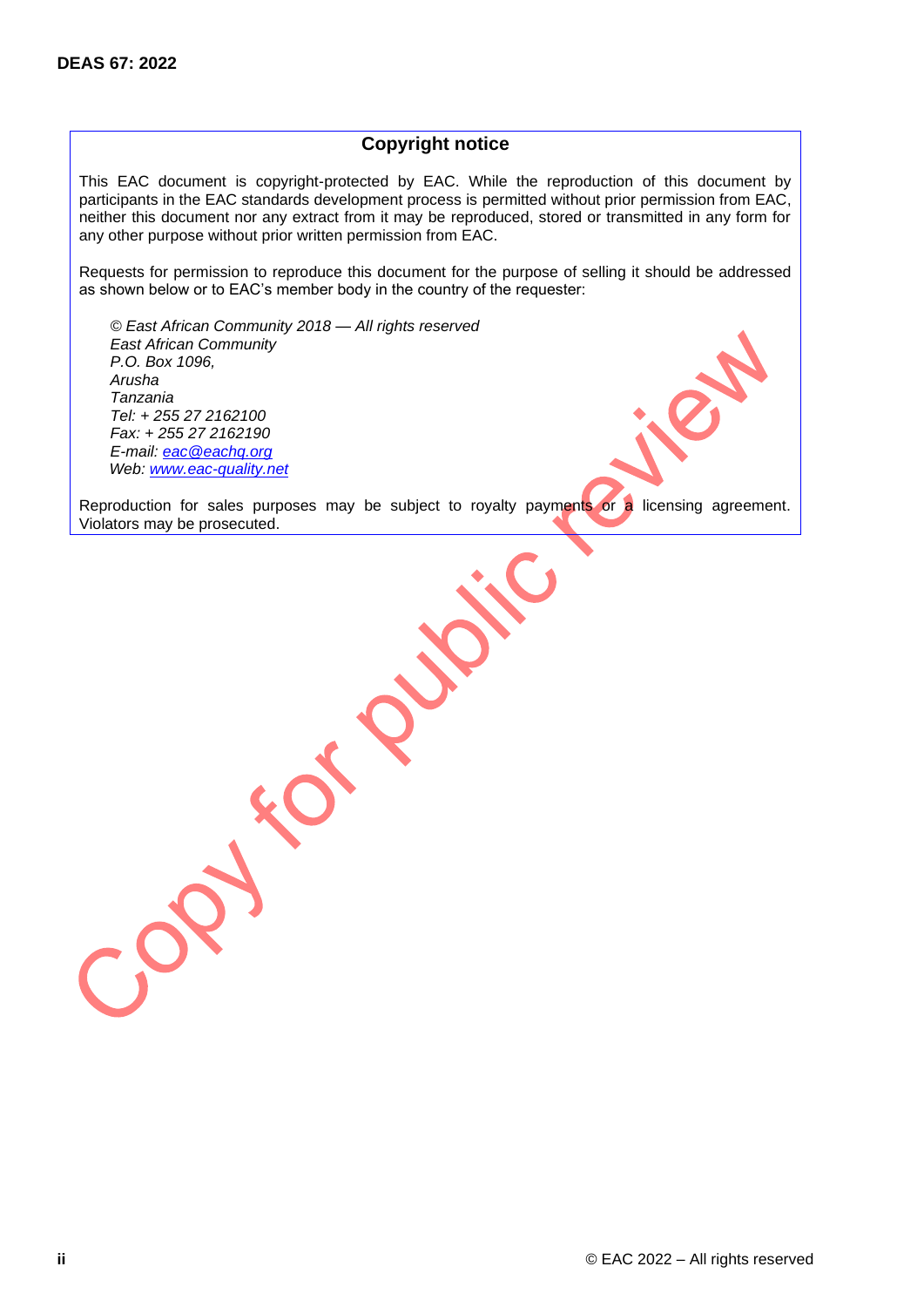## **Foreword**

Development of the East African Standards has been necessitated by the need for harmonizing requirements governing quality of products and services in the East African Community. It is envisaged that through harmonized standardization, trade barriers that are encountered when goods and services are exchanged within the Community will be removed.

The Community has established an East African Standards Committee (EASC) mandated to develop and issue East African Standards (EAS). The Committee is composed of representatives of the National Standards Bodies in Partner States, together with the representatives from the public and private sector organizations in the community.

East African Standards are developed through Technical Committees that are representative of key stakeholders including government, academia, consumer groups, private sector and other interested parties. Draft East African Standards are circulated to stakeholders through the National Standards Bodies in the Partner States. The comments received are discussed and incorporated before finalization of standards, in accordance with the Principles and procedures for development of East African Standards.

East African Standards are subject to review, to keep pace with technological advances. Users of the East African Standards are therefore expected to ensure that they always have the latest versions of the standards they are implementing.

The committee responsible for this document is Technical Committee EASC/TC 017, *Milk and milk products*.

Attention is drawn to the possibility that some of the elements of this document may be subject of patent rights. EAC shall not be held responsible for identifying any or all such patent rights.

This fourth edition (DEAS 67: 2022) cancels and replaces the third edition (EAS 67: 2019), which has been technically revised.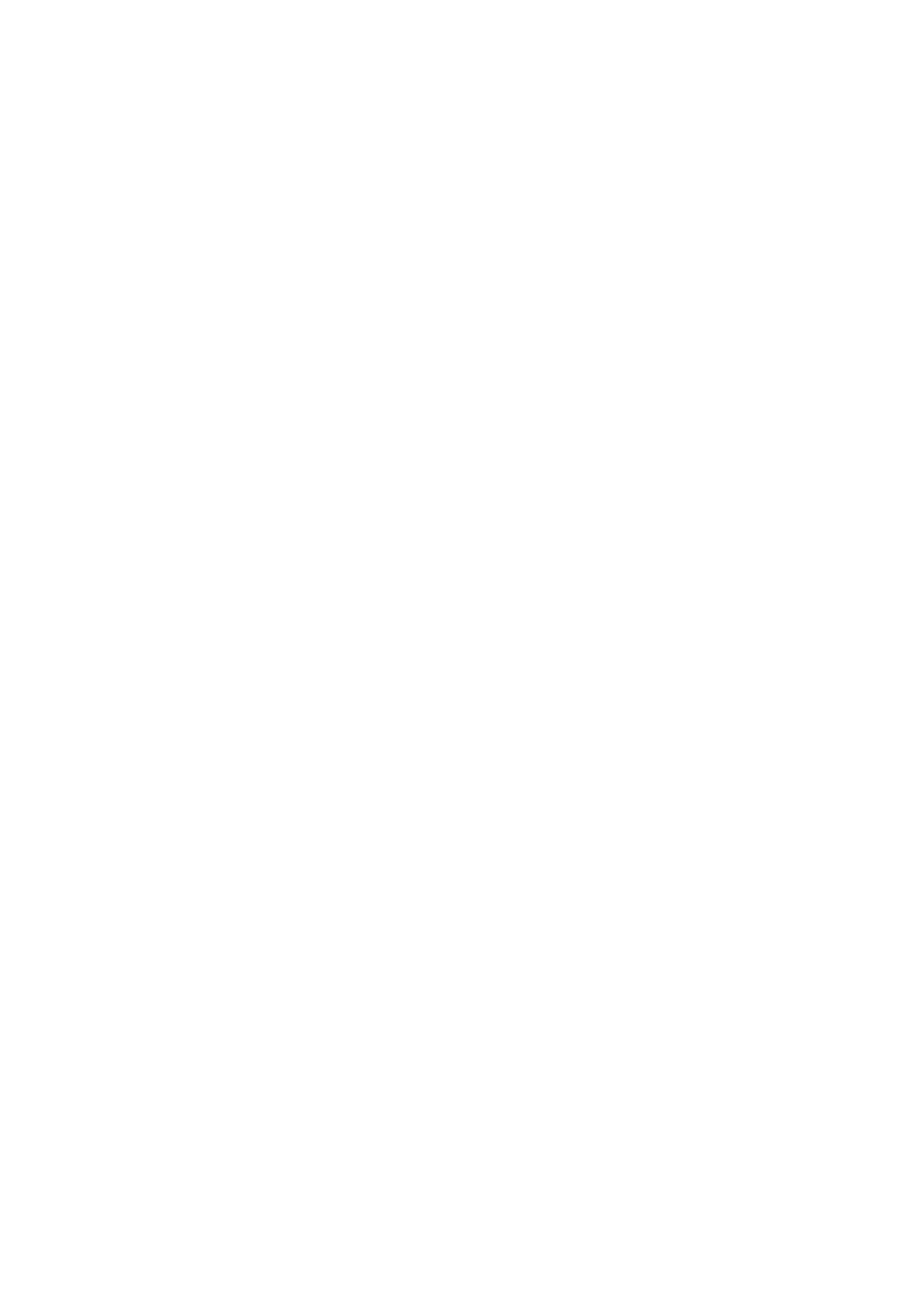## **Raw cow milk — Specification**

#### **1 Scope**

This Draft East African Standard specifies requirements, sampling and test methods for raw cow milk.

#### **2 Normative references**

The following documents are referred to in the text in such a way that some or all of their content constitutes requirements of this document. For dated references, only the edition cited applies. For undated references, the latest edition of the referenced document (including any amendments) applies.

AOAC 999.10, *Official method for lead, cadmium, zinc, copper, and iron in foods Atomic absorption Spectrophotometry after microwave Digestion*

CAC/RCP 57, *Code of hygienic practice for milk and milk products*

EAS 39, *Hygiene in the food and drink manufacturing industry — Code of practice*

ISO 13366-1, *Milk — Enumeration of somatic cells — Part 1: Microscopic method (Reference method)*

ISO 14501, *Milk and milk powder — Determination of aflatoxin M1 content — Clean-up by immunoaffinity chromatography and determination by high-performance liquid chromatography*

ISO 2446, *Milk — Determination of fat content*

ISO 4832, *Microbiology of food and animal feeding stuffs — Horizontal method for the enumeration of coliforms — Colony count technique*

ISO 4833-1, *Microbiology of the food chain — Horizontal method for the enumeration of microorganisms — Part 1: Colony count at 30 degrees C by the pour plate technique*

ISO 5764, *Milk — Determination of freezing point — Thermistor cryoscope method (Reference method)*

ISO 6731, *Milk, cream and evaporated milk — Determination of total solids content (Reference method)*

ISO 707, *Milk and milk products — Guidance on sampling*

## **3 Terms and definitions**

For the purposes of this document, the following terms and definitions apply.

#### **3.1**

#### **raw cow milk**

normal, clean and fresh secretion extracted from the udder of a healthy cow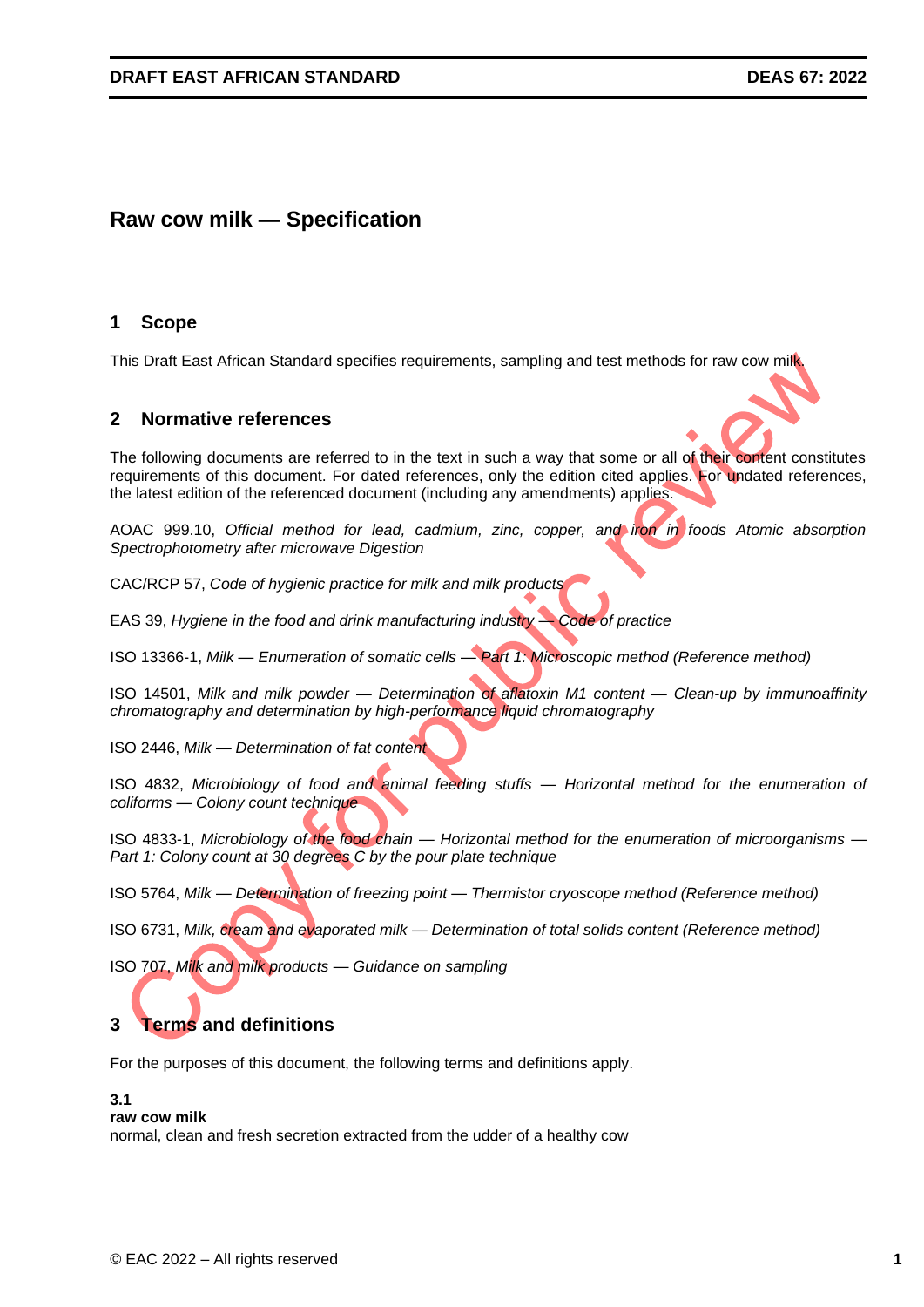**3.2 cow** lactating female of cattle (Bos indicus and Bos taurus or their crosses)

## **4 Requirements**

#### **4.1 General requirements**

Raw cow milk shall:

- a) be clean and obtained from a healthy cow;
- b) have normal organoleptic characteristics; and
- c) not have added or removed substances.
- d) be free from colostrum

#### **4.2 Specific requirements**

Raw cow milk shall comply with specific requirements given in Table 1 when tested in accordance with the test methods specified therein.

| S/N | Characteristic               | Requirement          | Test method |
|-----|------------------------------|----------------------|-------------|
|     | Milk fat, %, min.            | 3.25                 | ISO 2446    |
|     | Freezing point, °C           | $-0.550$ to $-0.525$ | ISO 5764    |
|     |                              | [-0.534 to -0.490]   |             |
|     | Alcohol test                 | Negative             | Annex A     |
|     | Clot-on-boiling test         | Negative             | Annex B     |
|     | pH                           | $6.6 - 6.8$          | Annex C     |
|     | Density at 20 °C, g/ml       | $1.028 - 1.034$      | Annex D     |
|     |                              |                      |             |
|     | Titratable acidity, %, max.  | 0.17                 | Annex E     |
|     | Milk solids non-fat, %, min. | 8.5                  | ISO 6731    |
|     |                              |                      |             |

#### **Table 1 — Specific requirements for raw cow milk**

## **5 Hygiene**

**5.1** Raw cow milk shall be produced and handled in accordance with CAC/RCP 57 and EAS 39.**5.2** Raw cow milk shall comply with microbiological limits given in Table 2 when tested in accordance with the test methods specified therein.

| Table 2 – Microbiological limits in raw cow milk |
|--------------------------------------------------|
|--------------------------------------------------|

| S/N | Microorganism      | <b>Maximum limit CFU/ml</b> | <b>Test method</b> |
|-----|--------------------|-----------------------------|--------------------|
| . . | Total plate count  | $2 \times 10^6$             | ISO 4833-1         |
|     | Total coliform     | $5 \times 10^{4}$           | <b>ISO 4832</b>    |
| 3.  | Somatic cell count | $3 \times 10^{5}$           | ISO 13366-1        |

1812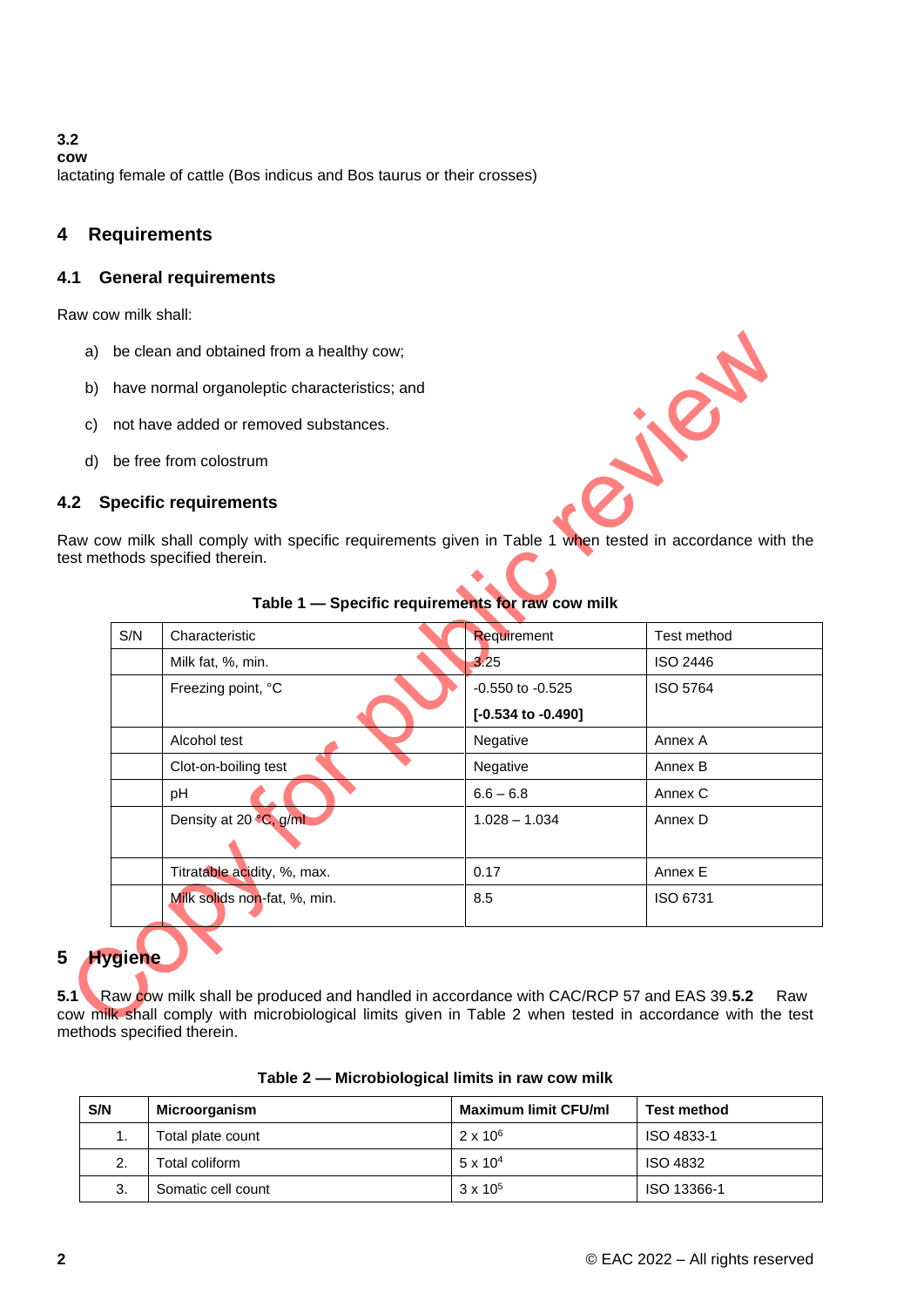## **6 Contaminants**

#### **6.1 Pesticide residues**

Raw cow milk shall comply with maximum residue limits residues set by Codex Alimentarius Commission CX/MRL2.

#### **6.2 Veterinary drugs residues**

Raw cow milk shall comply with maximum residue limits for antibiotics and other veterinary drugs set by Codex Alimentarius Commission CX/MRL2.

#### **6.3 Heavy metals**

When tested in accordance with AOAC 999.10, the level of Lead (Pb) shall not exceed 0.02 mg/kg.

#### **6.4 Mycotoxins**

When tested in accordance with ISO 14501, the level of aflatoxin M1 shall not exceed 0.5 μg/l.

#### **7 Sampling**

Sampling of raw cow milk shall be done in accordance with ISO 707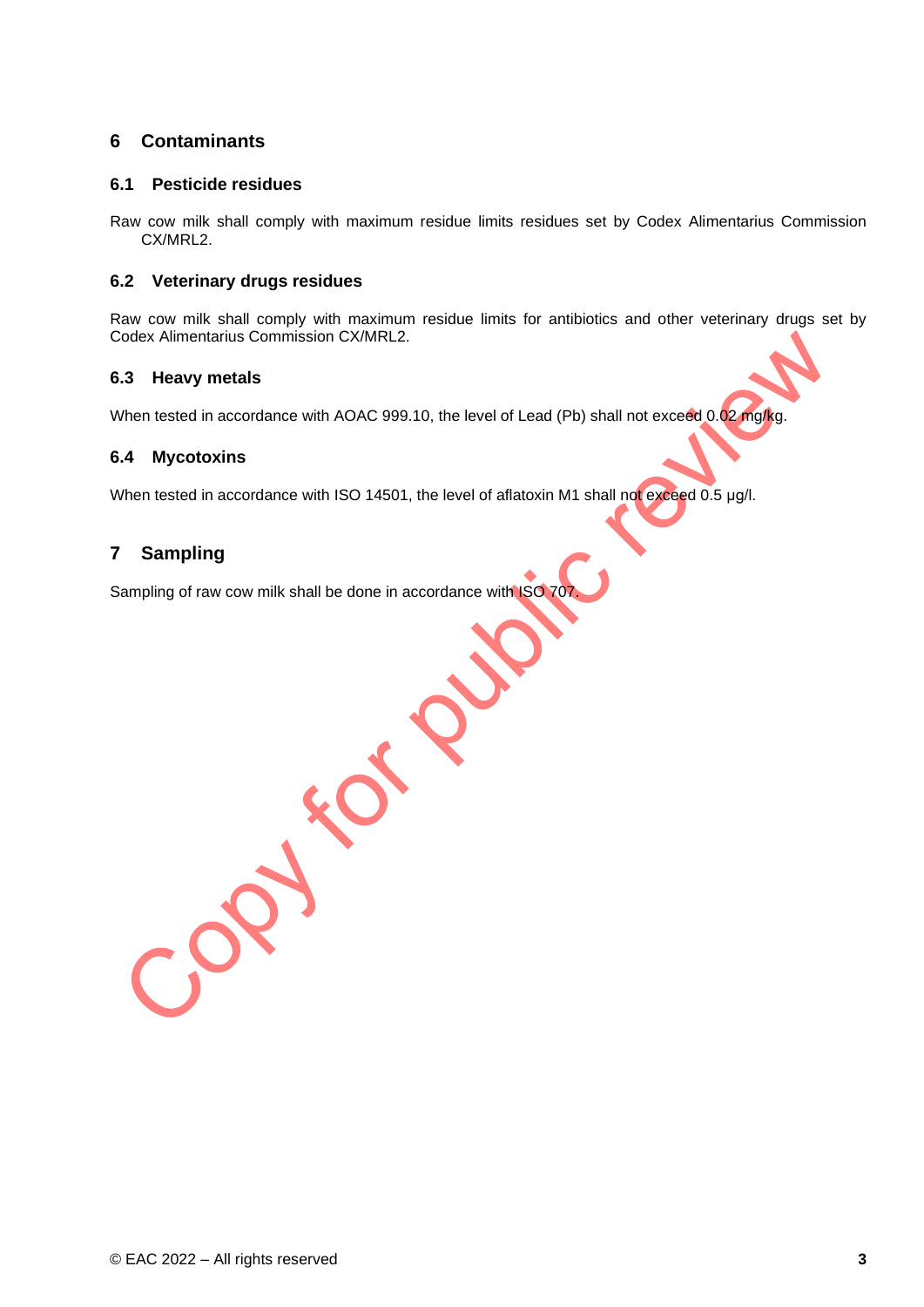## **Annex A** (normative)

## **Alcohol test**

#### **A.1 General**

The alcohol test is used for rapid assessment of stability of milk to processing, particularly for condensing and sterilization. The alcohol test is useful as an indication of the mineral balance of milk and not as much as an index of developed acidity. This test aids in detecting abnormal milk, such as a colostrum, milk from animals in late lactation, milk from animals suffering from mastitis and milk in which the mineral balance has been disturbed.

#### **A.2 Apparatus**

**A.2.1 Test-tubes**, 150 mm x 19 mm, preferably with graduation marks at 5 ml and 10 ml

**A.2.2 Measure for alcohol**, for 5 ml

## **A.3 Reagent**

**Ethyl alcohol,** minimum 75 % by volume (density 0.8675 g/ml at 27 °C)

#### **A.4 Procedure**

Place 5 ml of milk in a test tube and add an equal quantity of alcohol. Mix the contents of the test tube by inverting several times. Note any flakes or clots. The presence of a flake or a clot denotes a positive test.

## **A.5 Interpretation**

A negative test indicates low acidity and good heat stability of the milk sample. Milk showing positive is not considered suitable for the manufacture of evaporated milk, which has to be sterilized to ensure that its quality is maintained.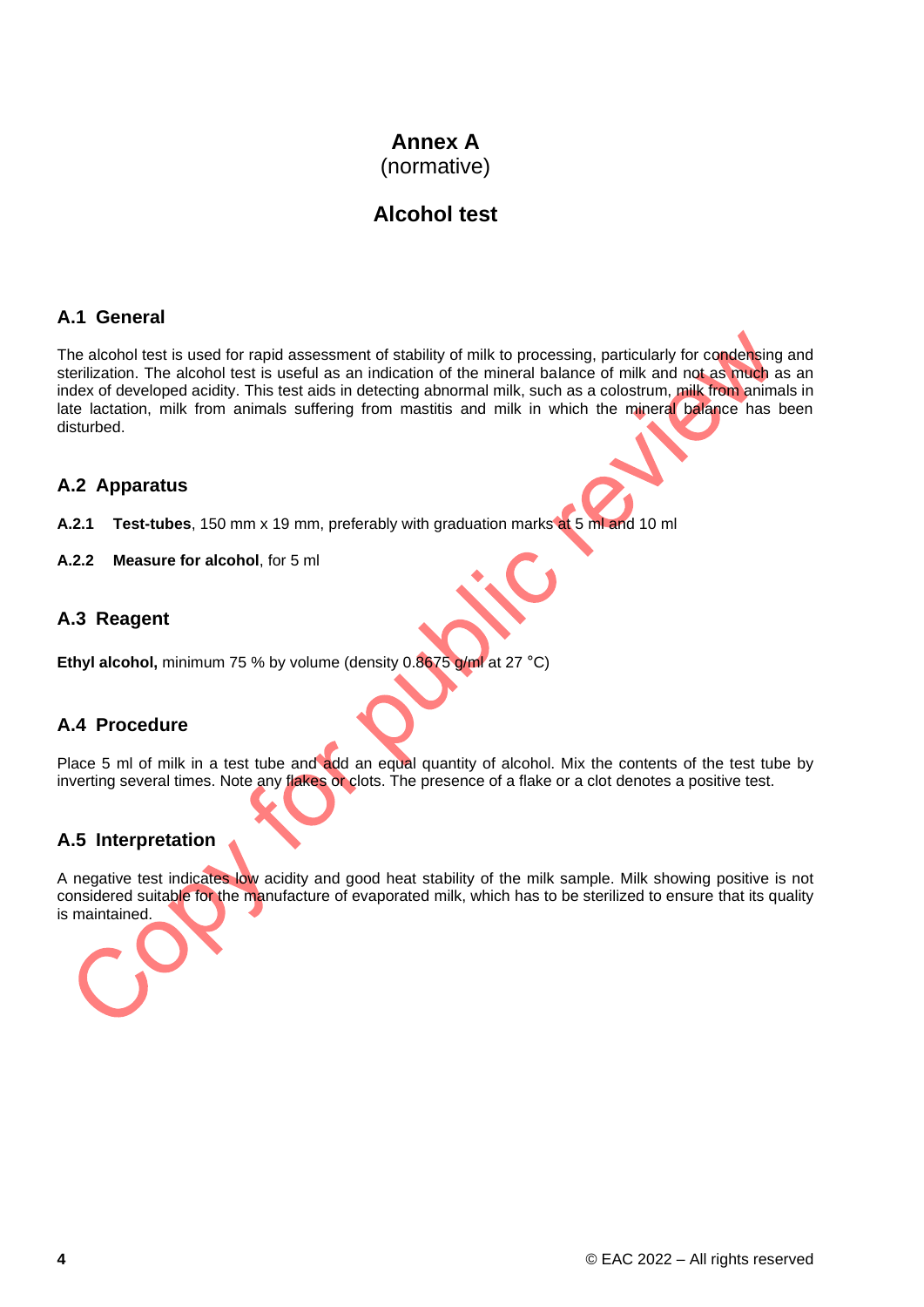# **Annex B**

(normative)

# **Clot-on-boiling (COB) test**

#### **B.1 General**

This is a quick test to determine developed acidity and the suitability of milk for processing.

## **B.2 Apparatus**

- **B.2.1 Test-tube,** 15.6 cm x 1.9 cm, preferably with a mark at 5 ml
- **B2.2 Water-bath**

## **B.3 Procedure**

Transfer 5 ml of the sample to the test-tube and smell. Place the tube in a boiling water-bath and hold for about 5 min, and smell again for any acidic flavour. Remove the tube and rotate it in an almost horizontal position and examine the film of milk or side of the test-tube for any precipitated particles. The formation of clots indicates a positive test.

Jie

## **B.4 Interpretation**

 $\mathcal{C}^{\bullet}$ 

The principal features of the boiling test are speed and definiteness of results. Milk either remains unchanged or coagulates. Milk, which gives a positive COB test, has acidity generally above 0.17 % (as lactic acid) and is not suitable for distribution as liquid milk or for processing.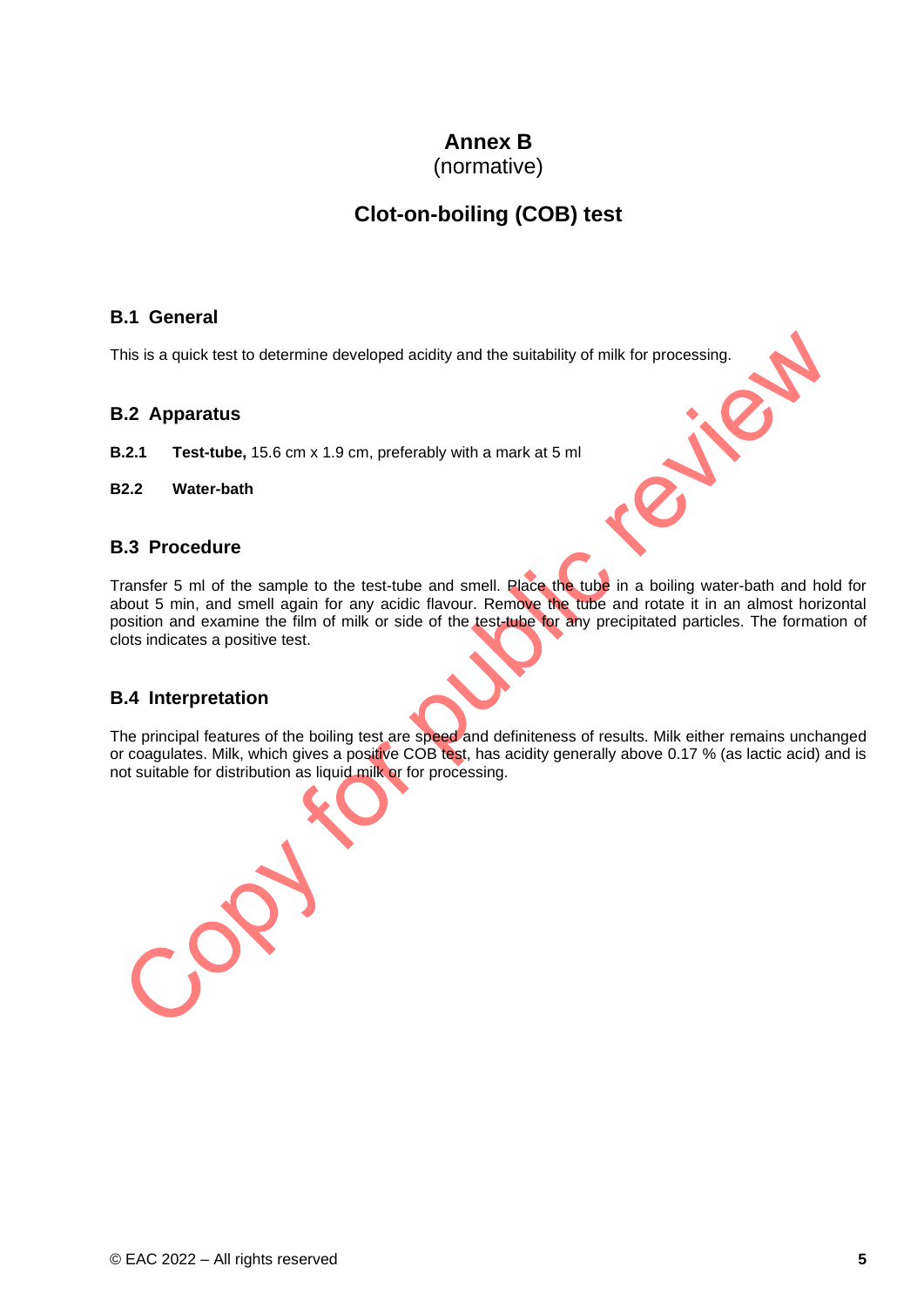# **Annex C**

(informative)

# **Determination of pH**

## **C.1 General**

The pH value or hydrogen ion concentration gives a measure of the true acidity of milk. The relationship between pH and acidity of milk is only approximate. In normal raw cow milk the pH ranges from 6.6 to 6.8. The value is reduced by the development of acidity. On the other hand, the pH value of milk from a cow suffering from mastitis is alkaline in reaction, the value being over 7.0. The pH test is mainly used for the detection of abnormal mastitis in milk. The pH of milk may be determined rapidly by using the indicator strips.

## **C.2 Indicator strips**

Indicator paper strips or discs are made by soaking strips of absorbent paper in a suitable indicator and drying them.

A rough estimate of pH is obtained by dipping a strip of the prepared paper in milk and observing the colour. Bromocresol purple (pH range 5.2 to 6.8; colour changes from yellow to purple) and bromothymol blue (pH range 6.0 to 7.6; colour changes from straw yellow to bluish-green) are commonly used as indicators. Both narrow and wide range ready-made indicator papers are available over the pH range 2.0 to 10.5.

Indicator paper strips shall always be kept in closed glass bottles and under dry conditions.

## **C.3 pH meter**

The pH meter may be used to determine pH in raw cow milk

## **C.4 Interpretation**

In normal raw cow milk, the pH is well below 6.9. On an average, raw cow milk gives a pH of 6.6. Milk of pH over 6.9 should be regarded with suspicion as indication of some diseases of the udder or of late lactation milk.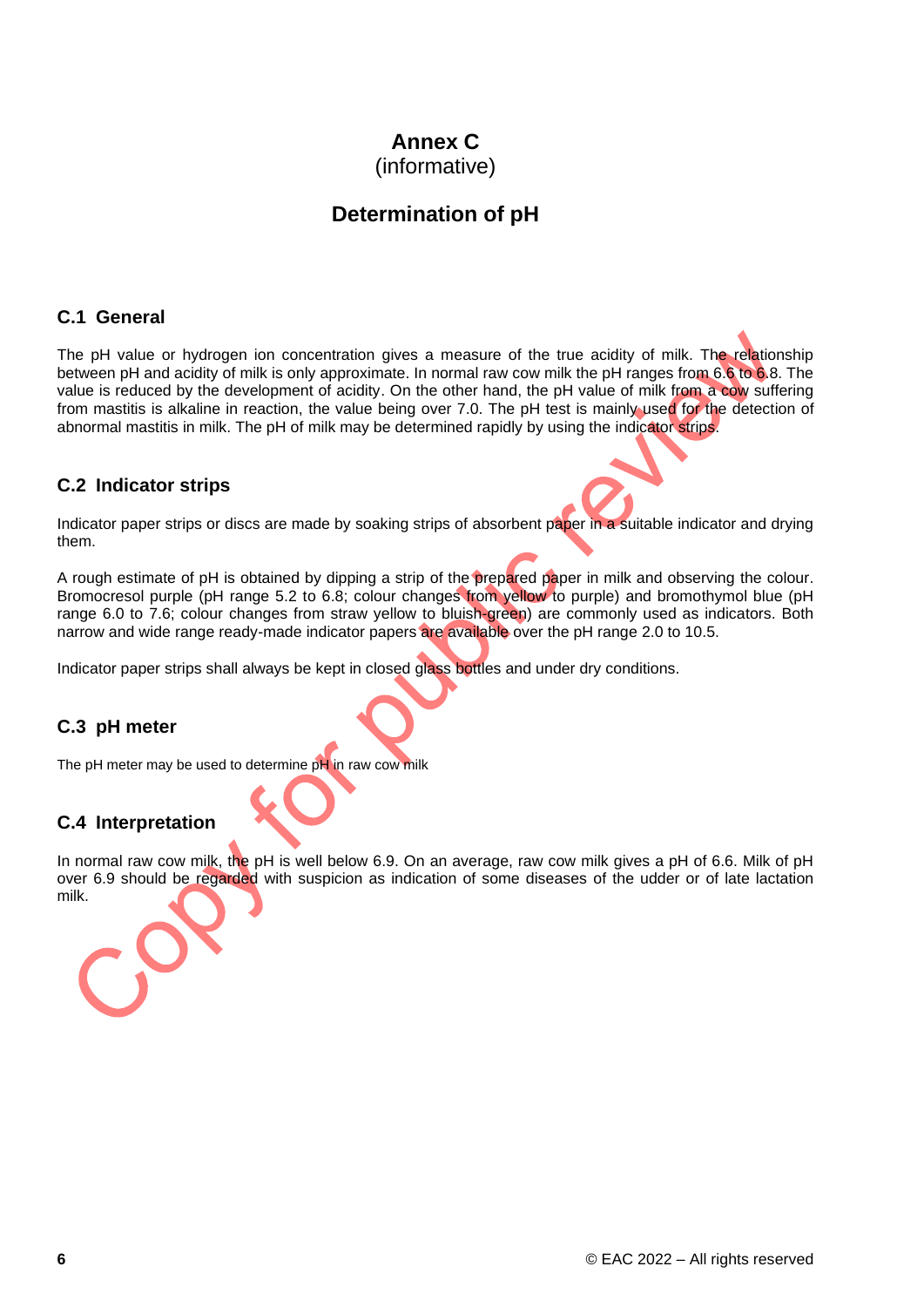# **Annex D**

(normative)

# **Determination of density**

#### **D.1 General**

The density is a relationship between the body mass and the volume this body occupies in the space. The density test is performed in order to be used in the detection of adulteration in the milk since, the addition of water only would cause the decrease in density, whereas the skimming (fat removal) would cause an increased density in the milk, beside supplying important information for the determination of the total dry extract.

## **D.2 Equipment**

**D.2.1 Thermolactodensimeter (TLD)**

**D.2.2 Test tube**, 250 ml

## **D.3 Method**

The density determination is accomplished by the thermolactodensimeter (TLD) because of the practicability of this method.

## **D.4 Procedure**

**D.4.1** Place the sample to be analysed in the clean and dry test tube by carefully inclining the test tube and allowing the liquid to flow down the walls of the glass to avoid incorporation of air which would reduce the density of the milk.

**D.4.2** Immerse TLD into the test tube and make it rotate slowly on its own axis.

**D.4.3** Take the reading of both density and temperature of the milk as soon as TLD stabilizes.

**D.4.4** By using an adequate scale, correct the influence of the temperature. The result will correspond to the corrected milk density.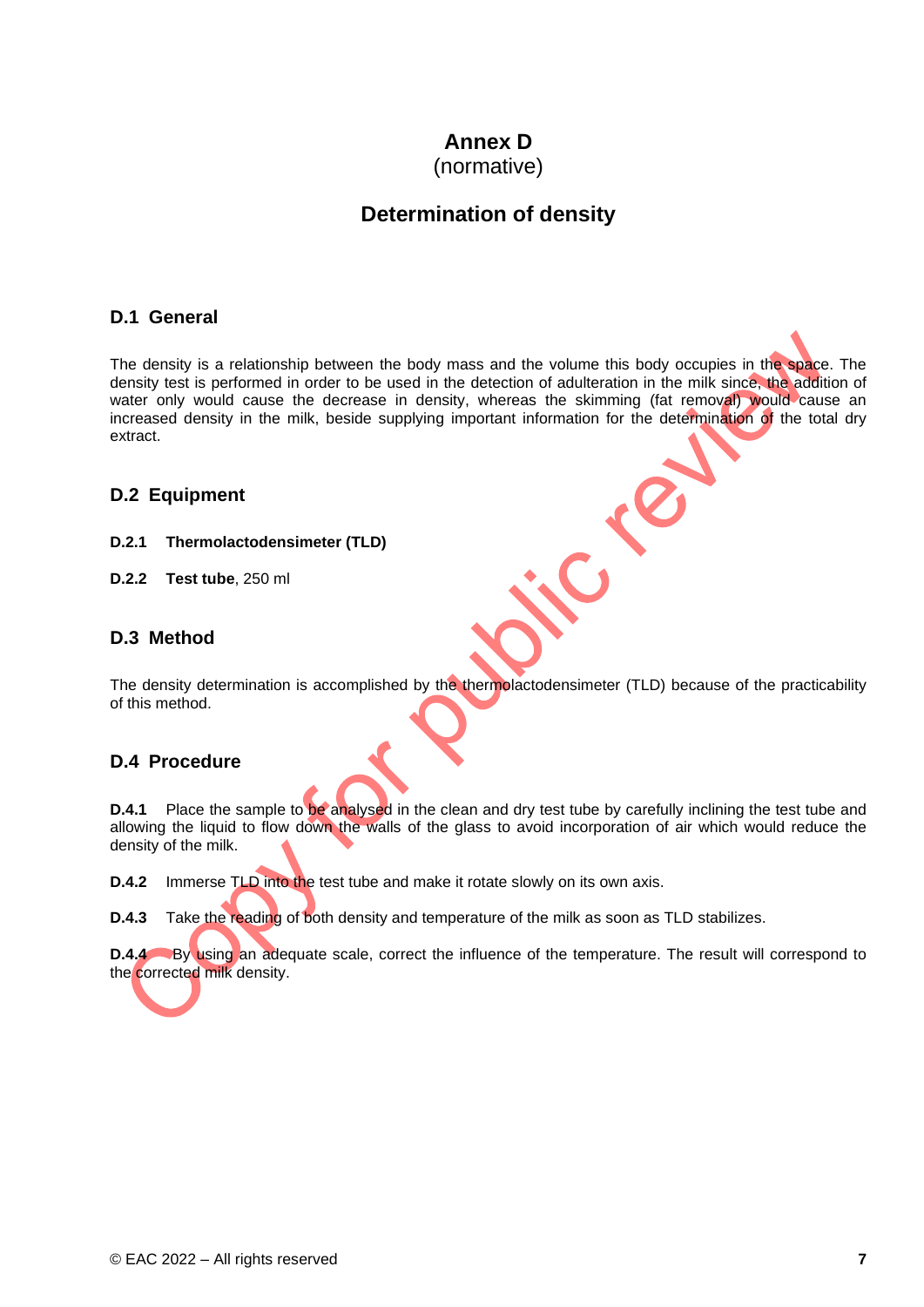# **Annex E**

(normative)

# **Determination of titratable acidity**

## **E.1 Apparatus**

- **E.1.1 Incubator**
- **E.1.2 Burette**, with soda-lime guard tube
- **E.1.3 Porcelain dishes**, white hemispherical of approximately 60 ml
- **E.1.4 Stirring rods**, of glass, flattened at one end

## **E.2 Reagents**

#### **E.2.1 Standard sodium hydroxide solution**

Prepare concentrated stock solution of sodium hydroxide by dissolving equal parts of sodium hydroxide (stocks or pellets) in equal parts of water in a flask. Tightly stopper the flask with a rubber bung and allow any insoluble sodium carbonate to settle down for three to four days.

Use the clear supernatant liquid for preparing the standard 0.1 M solution. About 8 ml of stock solution is required per litre of distilled water. The solution should be accurately standardized against acidic potassium phthalate or oxalic acid.

## **E.2.2 Phenolphthalein indicator solution**

Dissolve 1 g of phenolphthalein in 110 ml rectified spirit. Add 0.1 M sodium hydroxide solution until one drop gives a faint pink coloration.

#### **E.2.3 Rosaniline acetate stock solution**

Dissolve 0.121 g of rosaniline acetate in approximately 50 ml of rectified spirit, containing 0.5 ml of glacial acetic acid. Make up to 100 ml with rectified spirit.

# **E.2.4 Bench solution**

Dilute 1 ml of stock solution to 500 ml with a mixture of rectified spirit and distilled water in equal proportions by volume.

The stock and the bench solutions shall be stored in dark brown bottles securely stoppered with rubber bungs.

## **E.3 Procedure**

#### **E.3.1 Acidity of fresh sample**

Weigh 10.0 g of the sample into each of the two white porcelain dishes of approximately 60 ml capacity; add to both 10 ml of water and stir to disperse the sample. Prepare from one dilution a colour control by adding

Majalo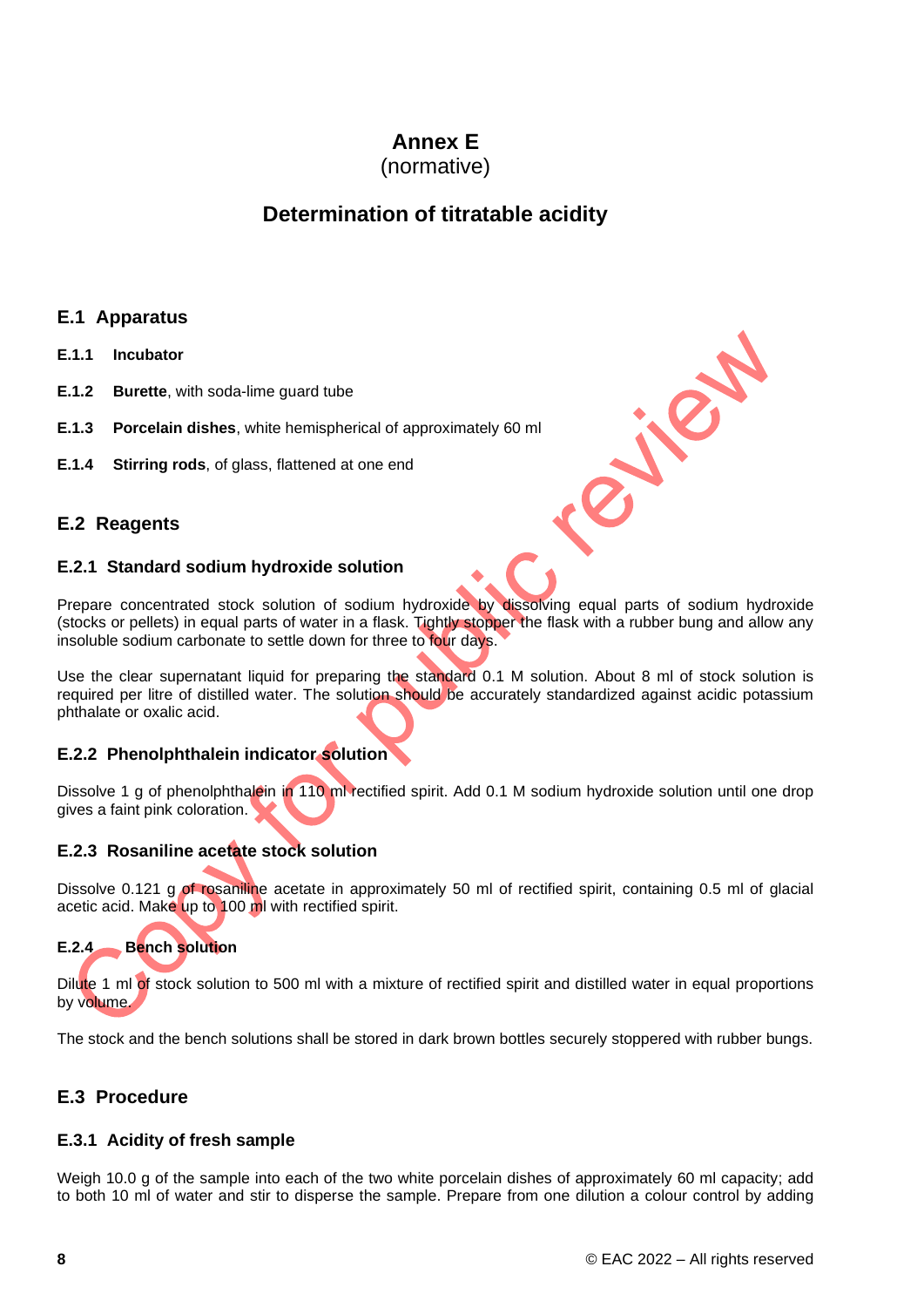and stirring 2 ml dilute rosaniline acetate solution. Stir 2 ml phenolphthalein solution into the other dilution and while stirring vigorously, add as rapidly as possible sodium hydroxide solution from a 10-ml burette fitted with a soda-lime guard tube, until the colour matches the pink colour of the control. The titration shall be done in bright light.

#### **E.4 Calculation**

#### **E.4.1 Acidity of fresh sample**

Titratable acidity (as lactic acid) percent by weight =  $\frac{2\pi}{m}$ 9*V*.*M*

where

- *V* is the volume, in millilitres, of the standard sodium hydroxide required for titration (see E.3.1);
- *M* is the molarity of the standard sodium hydroxide solution (see E.3); and

XP

RO.

*m* is the mass, in grams, of the sample taken for test (see E.3.1).

CO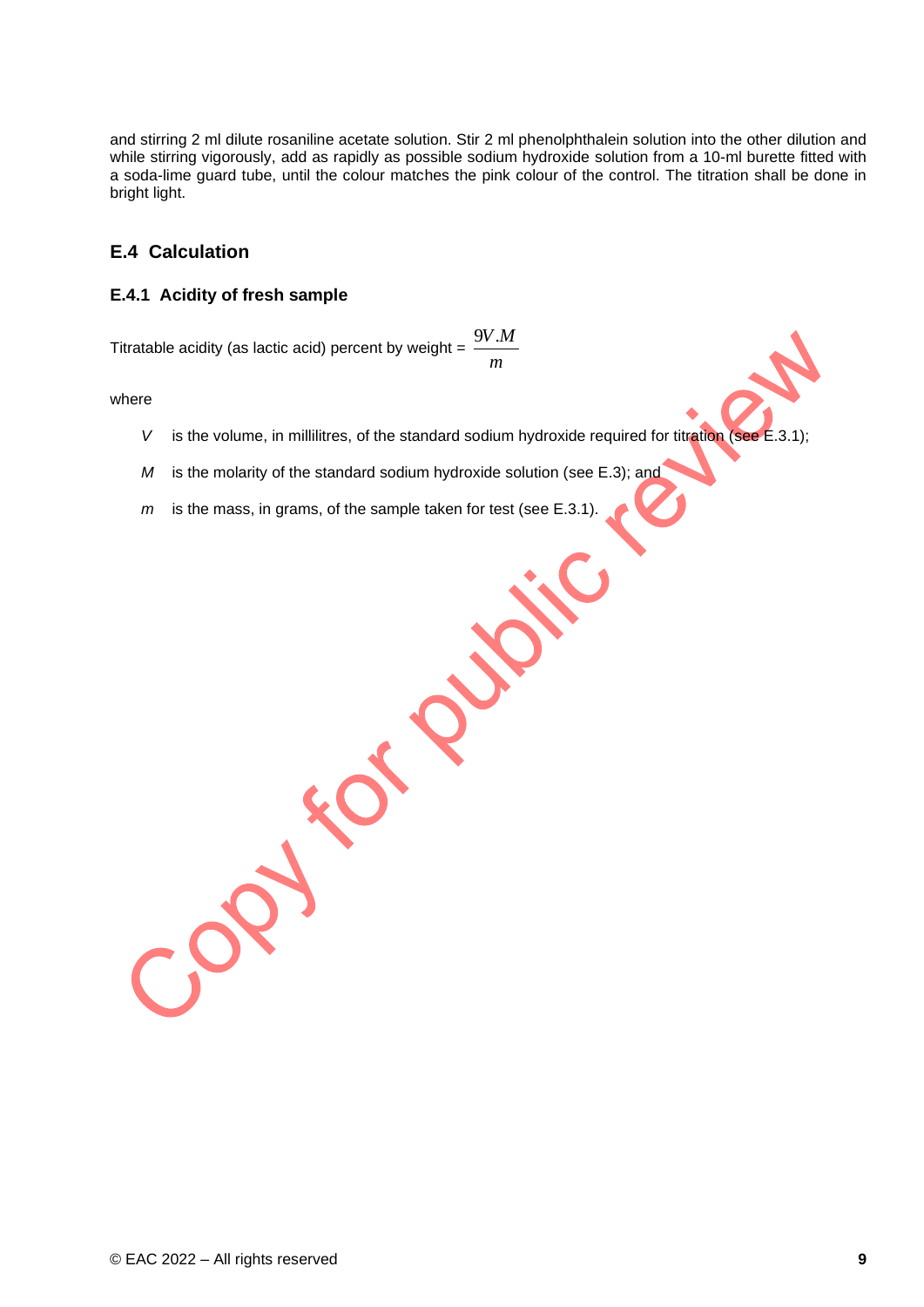# **Bibliography**

EAS RAW CONDITIONS AND ROW ROW MILES

**10** © EAC 2022 – All rights reserved